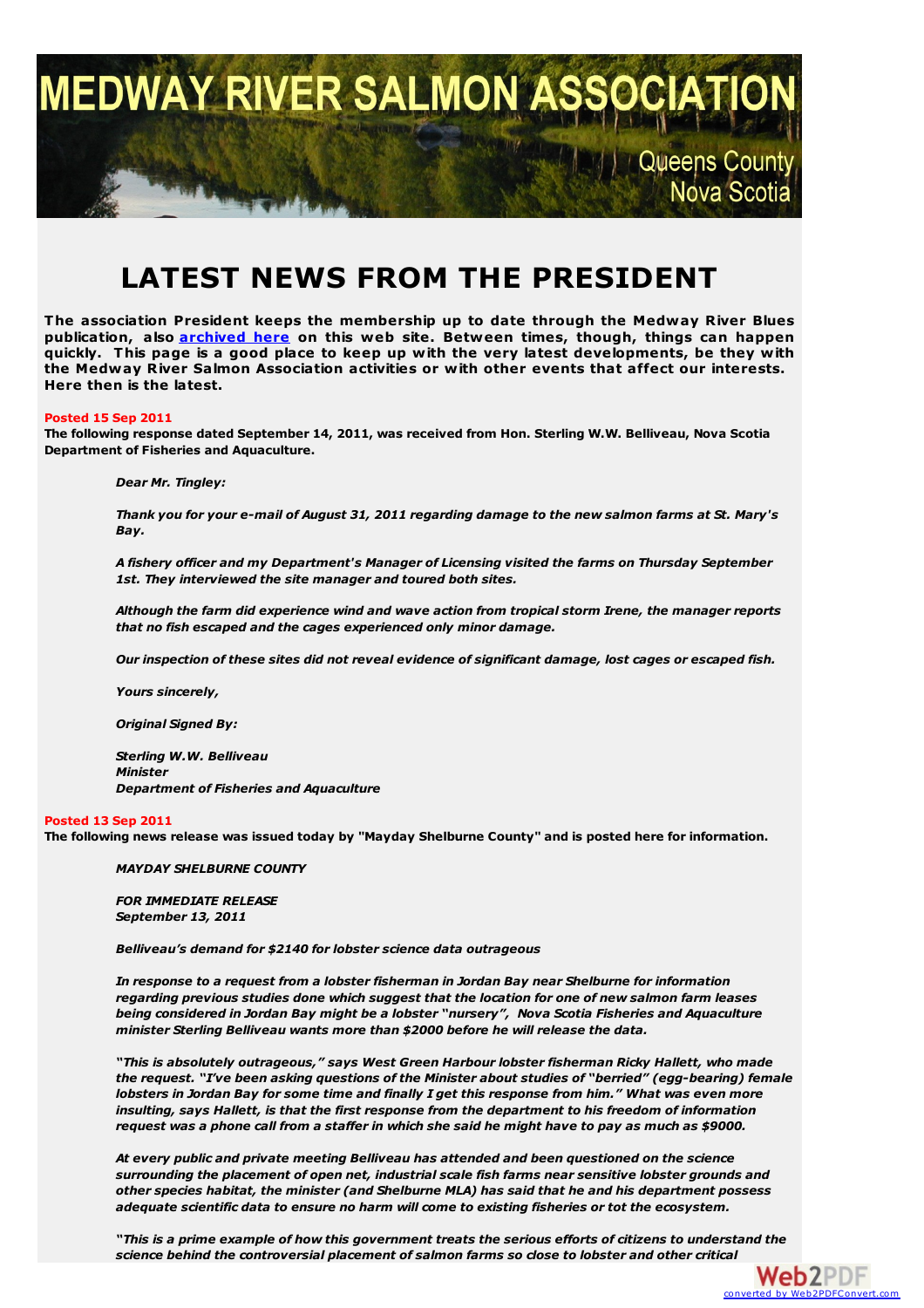*fisheries," says Mayday Shelburne County organizer and Jordan Bay resident Sindy Horncastle.*

*"I've questioned Sterling Belliveau on this issue on many occasions," added Hallett. "At a LFA 33* meeting in Bridgewater in June, he said all of my and other fishermen's questions would be answered at *a public meeting in Shelburne." Belliveau did not attend the July 12 meeting and questions regarding the berried females met with no response from Belliveau's staff or DFO staff in attendance.*

*Some of the charges from the department include accessing and reviewing the information, which the* department told Hallet amounts to at least 1500 pages. "As far as I am concerned," says Hallett, "it is criminal for the minister to charge me or anyone for scientific data. Since they know there are at least *1500 pages of relevant science, and since we are two thirds through the review period and decision making process, this information should already be on his desk and should have been reviewed by the minister. It seems outrageous to me that he now wants to charge a regular fisherman in the area concerned more than \$2000 for that same information." The department demanded a pre-payment of \$1070 prior to processing the request. Hallet has not decided whether or not to appeal the \$2000 demand from Belliveau's department.*

*Recently, another freedom of information request to the Department for science information surrounding fish farms and lobster habitat was met with the response that the department had not one science*related document in its possession and that it had never been allowed to see the reports from Fisheries *and Oceans Canada (DFO) and other departments surrounding salmon aquaculture science*

*Mayday Shelburne County is coalition of fishermen and citizens in Jordan Bay, Green Harbour and Shelburne who are opposing the granting of industrial fish farms in sensitive ecosystems without adequate scientific justification.*

*MAYDAY SHELBURNE COUNTY*

*Contact: Ricky Hallett – 902-656-2760 Sindy Horncastle – 902-875-4771 (eves)*

*harbourwatch@ns.sympatico.ca*

#### **Posted 12 Sep 2011**

The following is correspondence among the Atlantic Salmon Federation from its president, Bill Taylor. It relates to **a land based, fully enclosed salmon rearing facility.**

*DATE: SEPTEMBER 12, 2011*

*RE: UPDATE ON LAND –BASED AQUACULTURE PROJECT*

I am pleased to report that the closed containment project we are carrying out in partnership with the *Conservation Fund Freshwater Institute of Shepherdstown, West Virginia, is progressing well. Dr. Steven Summerfelt, Director of Aquaculture Systems Research for the Freshwater Institute, reports that* the Saint John River strain salmon that they are growing out in freshwater are healthy and proving that *this technology for grow-out is feasible. In four months of grow out, the salmon have more than quadrupled in weight (340 to 1650 g). Water quality has been excellent. The food conversion rate is* very good, with the weight of the feed producing the same weight of fish. The survival rate of our fish *has been 95.5% which is very good.*

*All of this has been accomplished without the use of vaccines, harsh chemicals and antibiotics. There* have been no threats to fish health and no sea lice. The harvest is expected to be about ten tons and *could occur from January to April of 2012.*

*Our research is providing key data on growth rate, survival, fish densities, feed conversion, water quality, primary variable costs, waste loads, fish health, pesticide/antibiotic use, fillet attributes (yield, color, lipid content, flavor) and other key parameters for growing Atlantic salmon to food-size within a freshwater commercial-scale closed containment system. The new information obtained through this study will assist with future decision-making by the North American salmon farming industry, government regulators, funders, and conservation advocates and result in better-informed decisions regarding land-based closed-containment systems for salmon grow-out.*

*In New York in November, you will hear firsthand from Steve Summerfelt at the Directors Dinner and more in-depth during the committee meetings, giving you good opportunity to discuss this exciting project with the experts.*

*I look forward to seeing as many of you there as possible.*

*Bill Taylor*

#### **Posted 11 Sep 2011**

1) The Committee on the Status of Endangered Wildlife in Canada (COSEWIC) has released its report to the Minister on the status of Wild Atlantic Salmon stocks in the Atlantic Provinces and Quebec. For the Southern Uplands Region (Annapolis River to the Straight of Canso) the designation is Endangered. The Minister has ninety (90) days to

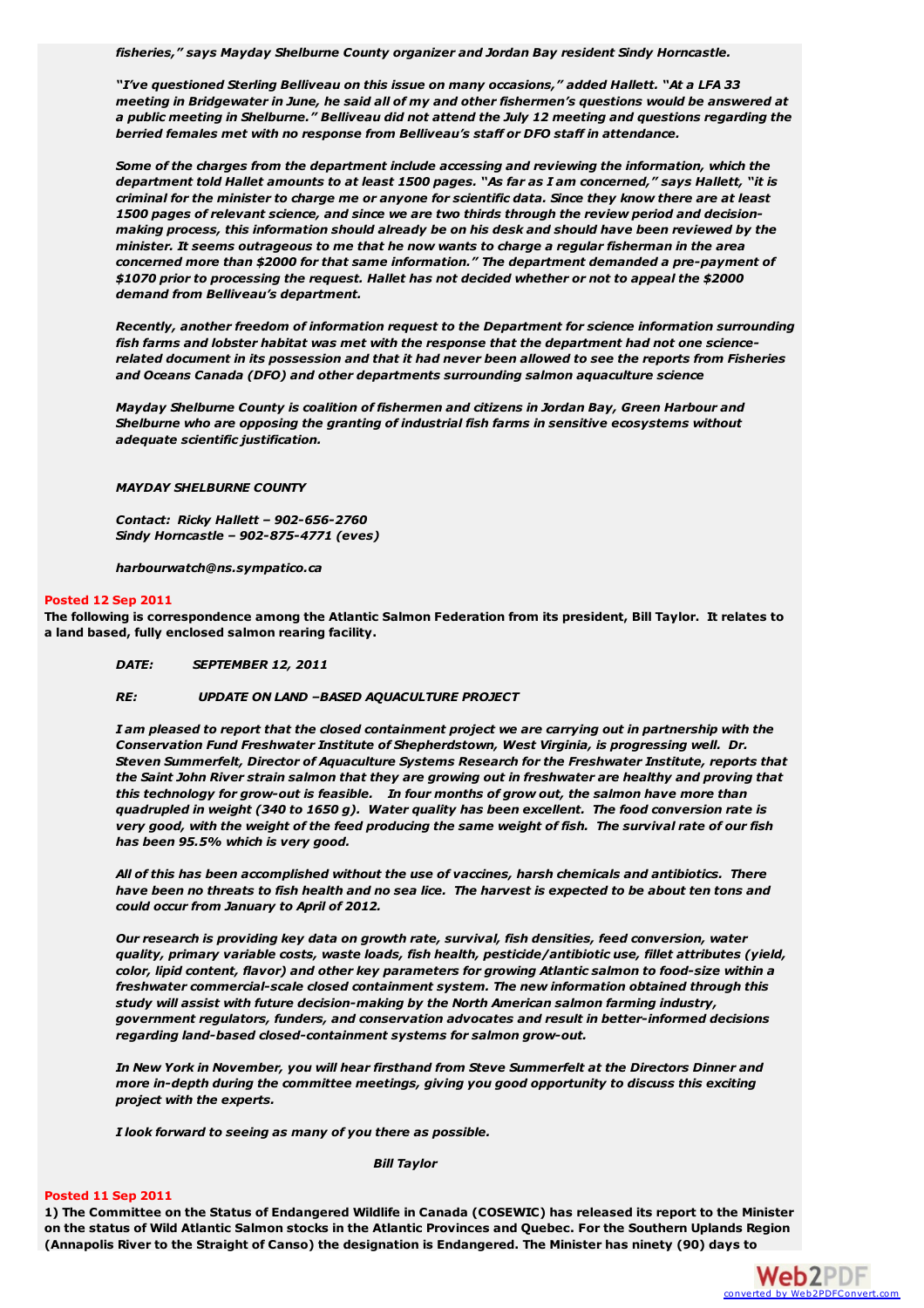#### **respond.**

2) A crew of eight (8) on Saturday, September 10th spread 28 ton of pelletized limestone at the Twin Bridges site. The shovel/bucket brigade covered, as much as possible, of the 4 hectare site. The crew now understands why **Terrestrial/Air is the favourite method of land liming.**

#### **Posted 30 Aug 2011**

After our brush with hurricane Irene in the last couple of days, people's attention has focused on the St. Mary's Bay fish farm operation and the apparent damage that it has suffered. The following message was received from an **observer yesterday.**

It appears that there may have been some significant damage to the St. Mary's Bay site in the storm last night. We sailed out there tonight, seas were still quite rough, we see that there are currently only 7 cages left in the first site which was completed and stocked last month. My husband counted 12 cages there in July. Of the 7 remaining pens, 5 are damaged, 2 have seawater flowing freely in and out of the *pen as the sides have collapsed. There are feeding frenzies of seabirds as the predator nets have washed away.*

#### **And further, today, from the same correspondent:**

We did take video and photo's, I have attached a photo of one of the cages. There did not appear to be any fish is the damaged pens that remained. The ones with the predator nets still intact did have fish jumping. I am attaching a photo of one of the cages that we saw, clearly the potential for escape is *evident. Also during the storm the seas were totally burying these cages. How do we determine how* many fish are gone? Impossible for us. This is a ridiculous situation. The winds we sustained for this tropical storm are nothing compared to what we will see on the shores of St. Mary's this winter. This wind lasted less than 24 hours, what will take place when we get our Southerly gales that last for 3 and 4 days? Cooke's is saying that they only had 7 cages on the site. We know there were 12 there in July. But what about these cages that are clearly open to the sea? Where is DFO? Are they not to be called immediately? Who is policing and enforcing the limited NS regulations on this farm? Do we rely on the *site managers to assess the damage and tell us that nothing escaped? Clearly this is not acceptable.*

*[http://www.thecoastguard.ca/Business/2011-07-18/article-2659993/Cooke-Aquaculture-moving](http://www.thecoastguard.ca/Business/2011-07-18/article-2659993/Cooke-Aquaculture-moving-ahead-with-fish-farms/1)ahead-with-fish-farms/1*

*This article states that the site was completed and fully stocked. Blueprints for the site show a completed site held 12 cages.*



#### **Posted 30 Aug 2011**

**Hon. Sterling W.W. Belliveau, Nova Scotia Department of Fisheries and Aquaculture, has sent the following response to Darrell's email posted below on July 28:**

*Dear Mr. Tingley:*

*Your e-mail to the Honourable Percy Paris expressing your comments about Cooke's proposed aquaculture expansion in Nova Scotia has been forwarded to my office for response.*

*The concerns you have raised over creating jobs and keeping the environment healthy in Nova Scotia are important. We are aware of these concerns and have developed the jobsHere strategy, to create more employment opportunities in this province. As you are aware, Cooke Aquaculture plans to expand its operations in Nova Scotia. The proposed expansion may include a hatchery, a processing facility and a feed manufacturing facility. This expansion would provide a sustainable seafood product while promoting economic development and employment throughout Nova Scotia. To ensure long-term sustainability the aquaculture industry is highly regulated and is required to meet and maintain strict regulatory standards to operate in this province.*

Again, I want to thank you for taking the time to express your concerns. I will carefully weigh all *information available to me, including yours, before any conclusions or decisions are made.*

*Yours Sincerely,*

*Original Signed By:*

*Sterling W.W. Belliveau Minister Nova Scotia Department of Fisheries and Aquaculture*

*c. Honourable Percy Paris*

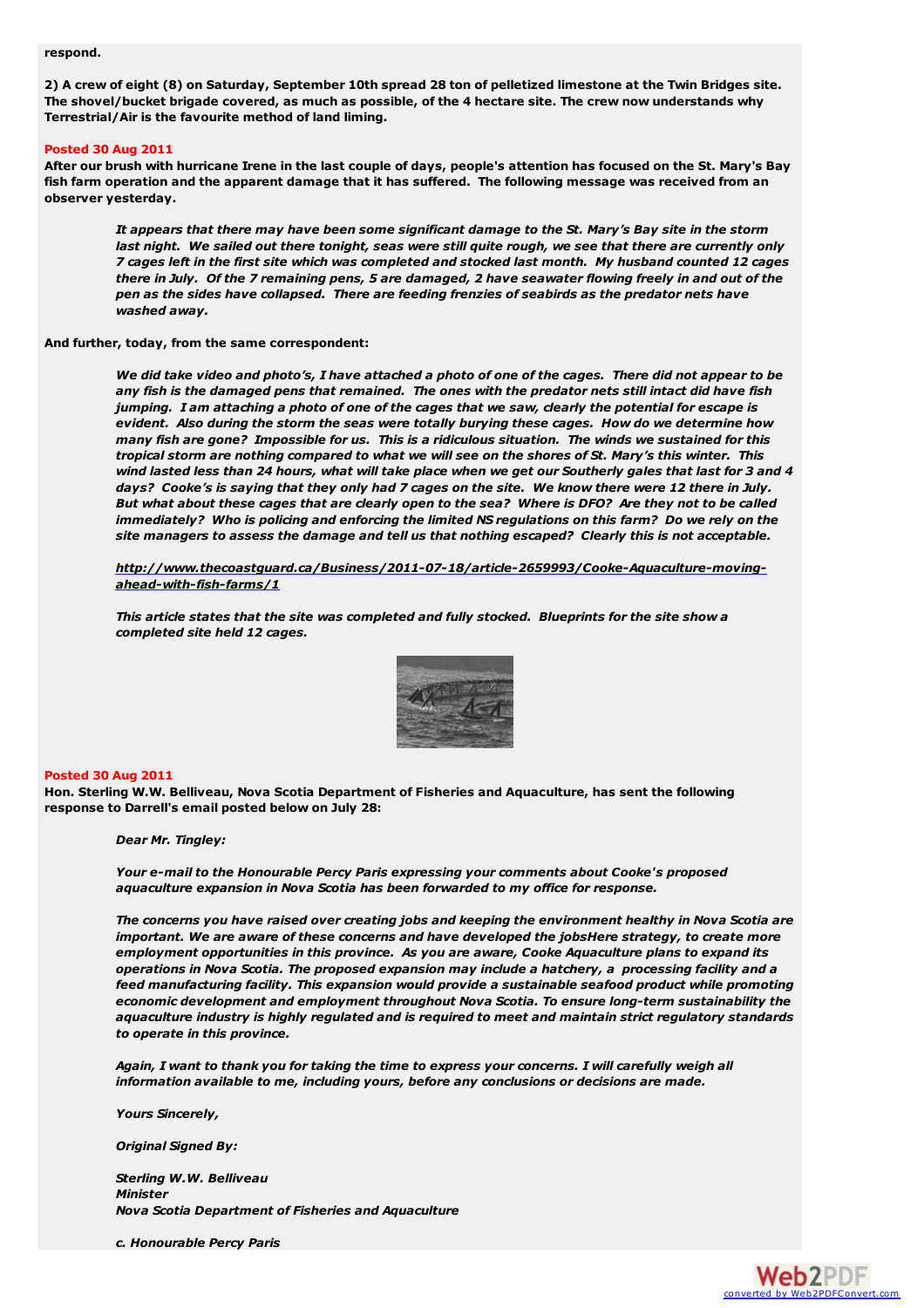#### **Posted 20 Aug 2011**

Federal Minister of Fisheries and Oceans, Hon. Keith Ashfield, has sent the following response to Darrell's earlier **correspondence:**

*August 16, 2011*

*Dear Mr. Tingley:*

*I have received a copy of your correspondence of July 17 and 26, 2011, addressed to your Member of Parliament, Mr. Gerald Keddy, regarding the fish ladder at Harmony Lake, Queens County, Nova Scotia.*

*As Minister of Fisheries and Oceans, I share your concerns regarding the lack of fish passage into Harmony Lake. As you noted in your correspondence, Fisheries and Oceans Canada (DFO) officials recently visited the fishway. Due to the state of disrepair of the fishway and the potential for fish to become entrapped in the structure, the fish ladder was closed. In addition to the physical inspection of the site, DFO is researching the ownership of the dam and fishway, and working to identify parties who could have a role in restoring fish passage at this site.*

*The interest of the Medway River Salmon Association in the fishery resources of the Medway River is greatly appreciated. Should you have any further questions, I encourage you to contact Mr. Mike Cherry, Regional Manager, Habitat Management Program, at 902 426-7464.*

*Thank you for taking the time to write.*

*Yours sincerely,*

*Original Signed By*

*Keith Ashfield*

*c.c.: Mr. Gerald Keddy, M.P.*

#### **Posted 20 Aug 2011**

Hon, Percy Paris, Nova Scotia Minister of Economic and Rural Development and Tourism, has sent the following **response to Darrell's email posted below on July 28:**

*August 17, 2011*

*Dear Mr. Tingley:*

*Thank you for your email describing your concerns about provincial investment in aquaculture sites in Nova Scotia.*

*Licensing, regulation and monitoring of aquaculture sites is the responsibility of the Department of Fisheries and Aquaculture, working in conjunction with the federal Department of Fisheries and Oceans. To ensure your concerns are addressed properly, I have taken the liberty of forwarding your message to the Honourable Sterling Belliveau, Minister of Fisheries and Aquaculture, for his attention and response.*

*Economic investments by the Province of Nova Scotia are considered very seriously and with all available information. Each project that is presented for possible investment is considered on its own merit and overall benefit to the province. Please be assured many factors are considered in this decision making, including environmental sustainability.*

*Thank you for taking the time to write and share your concerns on behalf of your organization. Sincerely,*

*Original signed by:*

*Percy A. Paris Minister*

*c. Sterling Belliveau, Minister, Fisheries and Aquaculture (min\_dfa@gov.ns.ca) Ian Thompson, Deputy Minister, Economic and Rural Development and Tourism Derrick Jamieson, Investment, Economic and Rural Development and Tourism*

#### **Posted 11 Aug 2011**

Asked for an update with regards to Nova Scotia Power's dealing with problems with the "fish ladder", Dan **Thompson, an environmental scientist with NSP responded:**

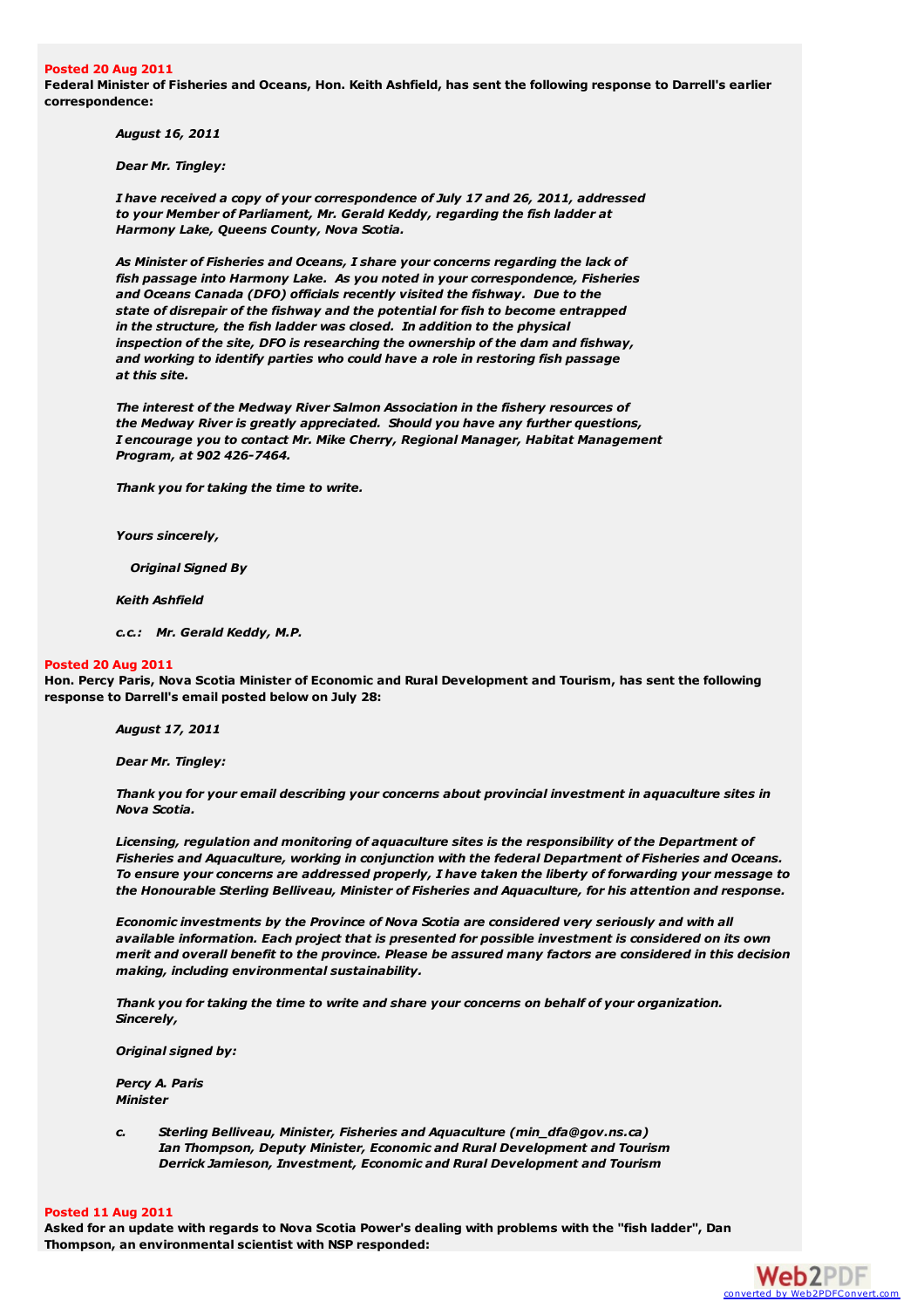*As promised, the Harmony bypass pipe was scoped with a camera earlier this week and a significant blockage consisting of woody debris was found. It was located approximately 17' in from the intake.* The blockage was fully cleared Wednesday, August 10th. A field crew will be down to measure the flow *and confirm that the pipe is fully clear in two weeks.*

I read through the latest copy of the "Medway River Blues" (vol. 5 #2), and was disappointed to see *that the McGowan Fishladder and the Harmony Lake fishladder were both featured side by side under* the title "Fish Ladder Woes". Little care was taken to explain that these are two different ladders in two different places. It may be obvious to yourself and others who frequent both sites, but it will not be to the casual reader. I had hoped that the repairs of the ladder, while not a permanent solution, would be a positive step for your organization. I trust that you will clarify the difference between the two ladders on *the MRSA website and/or in the next newsletter.*

*To summarize:*

*1) the McGowan Lake fishladder was repaired last April and water flows through it unimpeded. 2) the McGowan downstream fish bypass was identified as clogged and was cleared out on August 10th.* 3) the Harmony Lake fish ladder is in rough shape and MRSA and QCF&G continue to push for solutions.

*Thanks, Dan*

There are indeed two fish ladders and, based on Dan's reply it is evident that Nova Scotia Power responded very properly and adequately to our request for remedial action. Not having notified us of the actions taken by NSP, the latest issue of Medway River Blues does not acknowledge the work that they have completed. With apologies to Nova Scotia Power for this omission, we are pleased to post Dan's corrective and welcome report. Kudos to NSP for completing this work as requested. Corrective work to the Harmony Lake fish ladder remains outstanding at this **time.**

#### **Posted 28 Jul 2011**

The following letter was emailed to Hon. Percy Paris, Nova Scotia Minister of Economic and Rural Development and **Tourism.**

#### *Mr Paris*

*Fisheries Minister Belliveau is criss-crossing the Province talking about the government handing out bag* fulls of cash to Cooke Aquaculture. This is part of the so-called 150 million dollar Cooke expansion for sites in Truro, Digby and Shelburne. Aquaculture sites (open pen) in Shelburne, a nursery in Digby and a *feed lot in Truro.*

*Is Mr Belliveau talking about 50 million, 100 million, 125 million dollar investment by your department?*

*Cooke/Belliveau are talking about the potential of upwards of 400 jobs, the vast majority paying just* above minimum wage. Hell it wasn't that long ago that your government wouldn't cough up 7 million to *keep the Yarmouth ferry running and the direct loss of 200 good paying transportation jobs and* hundreds in the service sector. Is the little guy from Milton, Premier Dexter, on side with the Minister of *Fisheries?*

I think its high time that you rein in the Minister and the notion of spending a hundred million dollars of *taxpayer dollars on an ill advised scheme to pollute our environment. After your department finds the* money, to get a ferry service up and running from Yarmouth to the U.S., then it may be time to discuss *environment friendly last based aquaculture with Cooke. Any investment of tax payers dollars must consider the environment first and jobs second.*

I would ask you to give this matter your earliest attention, so any and all confusion, can be put in its *place.*

#### *Darrell Tingley President, Medway River Salmon Association*

Having written to Gerald Keddy, MP, on July 17 about the Harmony fish ladder (see below), and having received no response, Darrell emailed a request for a response from his office on July 26. The following reply was received that **same day. The fish ladder remains unrepaired at this time.**

*Darrell,*

*Happy July!*

We have been in contact with the Queens County Fish & Game concerning the below matter as well as *Minister Ashfield's office.*

*Thank you, Jennifer*

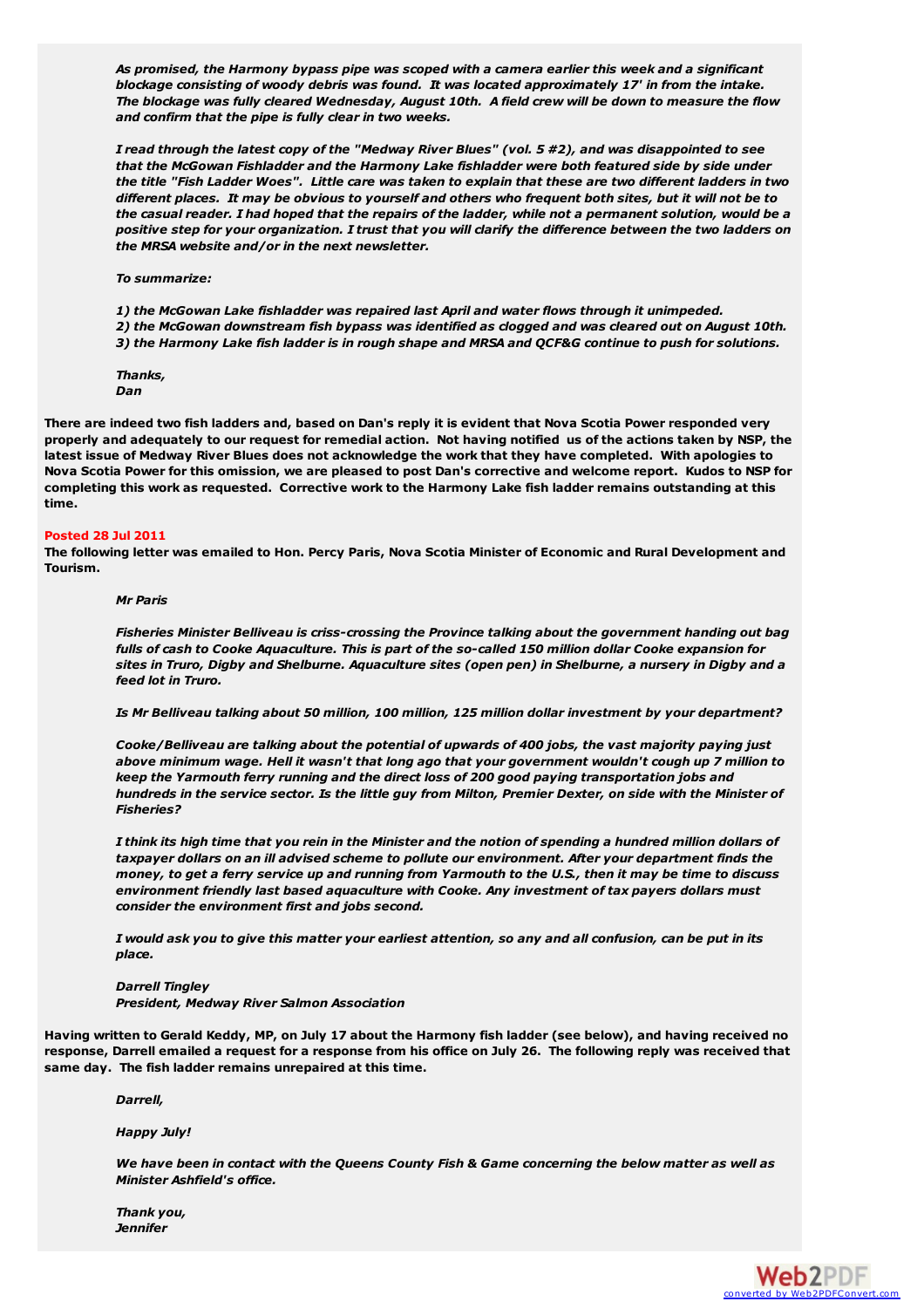*Jennifer McSween Constituency Assistant Office of Gerald Keddy, MP South Shore - St. Margaret's*

#### **Posted 21 Jul 2011**

**The following was today sent to The Coast Guard for publication.**

I read with interest an op-ed piece in another Nova Scotia newspaper about "fish farm supporters reel in members". The gist of the article is that fin aquaculture is good for the community and young people can obtain jobs and stay at home. Sherri Harris says her employment as a Cooke contractor has nothing to *do with her support for open pen expansion in the area.*

If open pen fin aquaculture is so clean and pristine why is Ms. Harris not arguing to have the three *additional sites proposed placed in Shelburne Harbour? Could the pollution, stink and other negative impacts on the environment have any thing to do with it?*

*In speaking about the area youth heading west seeking employment, Ms. Harris argues the new open* pen farms and "maybe" a processing plant in Shelburne will keep them at home. My question is how will *jobs at \$11.00 an hour (Cooke's going rate for labourers) keep any one from heading west where workers at MacDonalds in Alberta make \$20.00 an hour? Truckers make \$30.00 to \$35.00 an hour? Nice try.*

No one, including Ms, Harris, relate new jobs to the environment. Its OK to pollute the environment, as long as we get some jobs, seems to be the order of the day of industry and government. Take for *example biomass harvesting, open pit mining and open pen aquaculture. Shouldn't the environment be the number one concern and not trampled by excess and greed?*

I wonder what the little guy from Milton, Premier Dexter, thinks about shelling out in excess of 100 million, of tax payers dollars, to Cooke to create jobs at just above minimum wage in Shelburne and *Digby Counties? For that kind of money maybe the Minister of Fisheries/Environment, Mr. Belliveau, can take off the rose coloured glasses and do some good for the fisheries and environment. Why not continue to support aquaculture industry in a environmentally sustainable way and have have future* sites land based in closed contained tanks? Build a new processing plant in the Shelburne area and the necessary closed contained tanks adjacent to the plant. This way our tax dollars will be put to good use in construction jobs, as well, other jobs will be available to those seeking same. I'm not sure if this will impact Ms. Harris trucking contract, however, if it does she can apply for one of the \$11.00 labourer jobs *at the processing plant.*

#### *Darrell Tingley*

*President, Medway River Salmon Association*

#### **Posted 19 Jul 2011**

The following letter was sent today to the Halifax Chronicle Herald. Links to the story referred to in the letter will **expire after a few days.**

I read with interest the piece by Brian Medel, "Fish farm [supporters](http://thechronicleherald.ca/NovaScotia/1253826.html) reel in members" in the July 18th *edition of the Herald.*

It appears Sherri Harris has lost focus because of her contract with Cooke Aquaculture. If open pen fin aquaculture is so clean and pristine why is Ms Harris not arguing to have the three additional sites *proposed, placed in Shelburne Harbour? Could the pollution, stink and other negative impacts on the environment have any thing to do with it?*

*Ms. Harris also talks about local people heading west to seek employment and new fish farms and "maybe" a processing plant in Shelburne, if the government coughs up enough cash, will stop the* stampede. A job posting in New Brunswick by Cooke is seeking labourers at \$11.25 an hour. So jobs, at *just above Nova Scotia's minimum wage, is going to stop people in Shelburne County from going out west? I think not.*

No one, including Ms. Harris, relate new jobs to the environment. Its OK to pollute the environment, as long as we get some jobs, seems to be the order of the day of industry and government. Take for *example biomass harvesting, open pit mining and open pen aquaculture. Shouldn't the environment be the number one consideration and not trampled by excess and greed?*

If Minister Belliveau, and the Dexter Government are going to shell out in excess of 100 million dollars to Cooke to expand fin fish aquaculture in Nova Scotia and a processing plant in Shelburne County I trust that closed contained sites will be the order of the day. These contained sites could be built adjacent to the processing plant to protect the environment. This way my tax dollars will be put to good use in *construction jobs, as well, minimum wage jobs will be available at the processing plant and Ms. Harris will still have her contract with Cooke to haul fish!*

*Darrell Tingley President, Medway River Salmon Association*

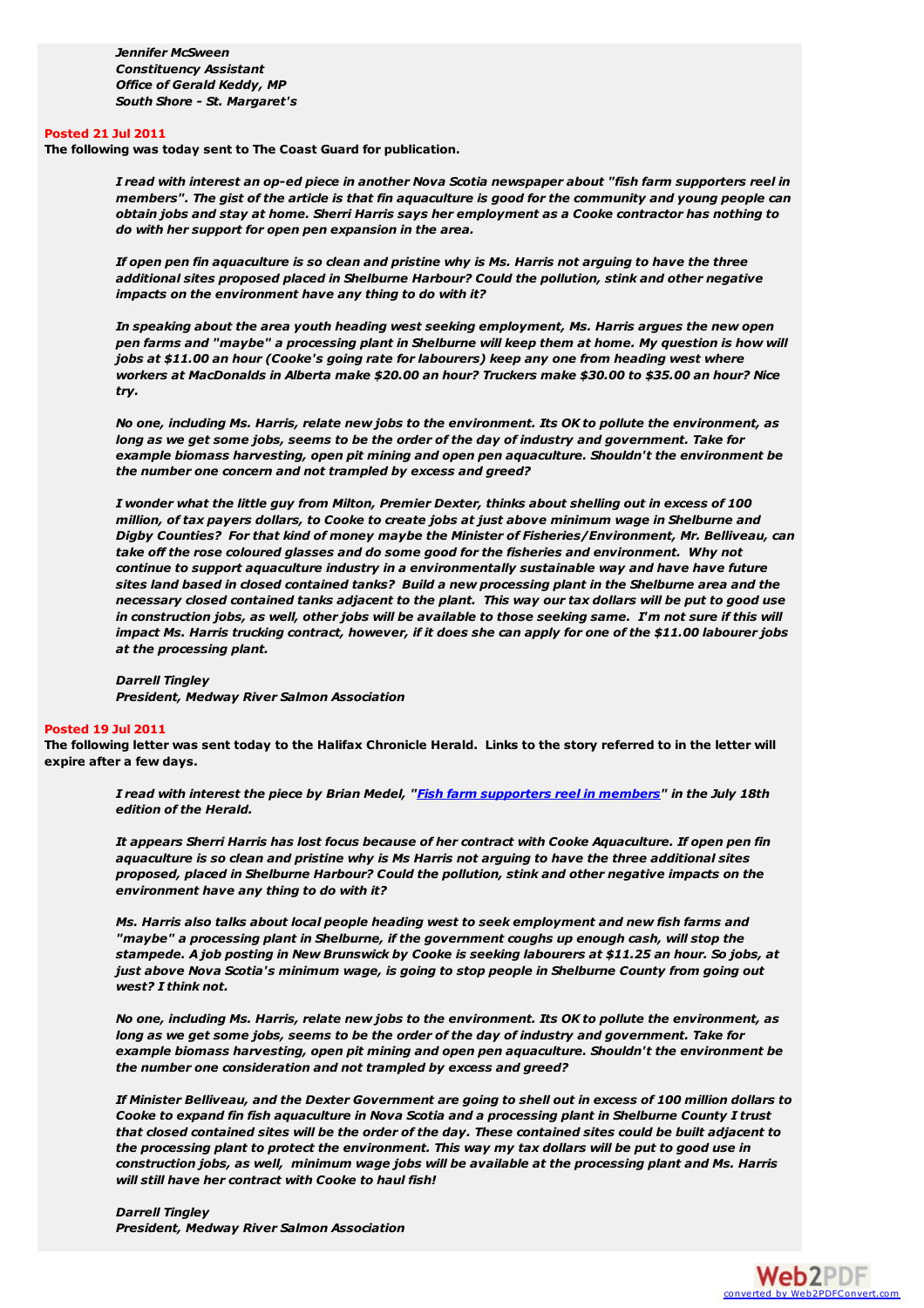#### **Posted 17 Jul 2011**

The following email was sent today to Gerald Keddy, M.P. Any response from him or in relation to this email will be **published here when received.**

#### *Morning Mr. Keddy*

In the past week stories have appeared in the Chronicle Herald and on CBC TV News in respect to the efforts of Queens County Fish & Game Association to have the Fish Ladder at Harmony Lake repaired to *allow passage of various fish species from the Medway River system to Harmony Lake, Queens County. The stories appeared after a number of fish species were discovered dead in the delapitaded fish ladder. Apparantly to address the problem DFO blocked passage to migrating fish to prevent further deaths, however, with no immediate solution to correct the problem.*

I would ask you as MP and the Minister of Fisheries to immediately instruct DFO to correct the problem to allow fish species to migrate to Harmony Lake as per the Fisheries Act. Harmony Lake is a jewel in the Medway Watershed with pH in excess of 6. Salmon returns to the Medway are up greatly in numbers this *year and, to enhance the species, access to all spawning grounds should be possible. Strange that DFO* has access to great amounts of money for the Aquaculture Industry, however, zilch or very little for wild *species.*

*Please advise of steps to be taken to correct this Fisheries Act violation.*

*Darrell Tingley President, Medway River Salmon Association*

#### **Posted 12 Jul 2011**

The LaHave River Salmon Association is holding a fly tying competition, closing date September 8, 2011. Click [here](http://medwayriversalmonassociation.org/presidentsnews/12Jul2011LaHaveFlyTie.pdf) **for full details.**

#### **Posted 12 Jul 2011**

**President Darrell Tingley's response to last week's issue of the Queens County Advance headlining "Cook (sic) Aquaculture speaks out on protest" is published in today's Advance. Read his response [here](http://medwayriversalmonassociation.org/news/Advance12Jul2011.pdf).**

#### **Posted 11 Jul 2011**

The Medway River has now been closed to fishing of any kind. Here is the notice to us of the order, just signed:

#### **NOTICE**

**The Regional Director-General, Maritimes Region, Department of Fisheries and Oceans wishes to advise that effective July 11, 2011 until August 15, 2011 the following waters of the Medway River, Queens County, Nova Scotia, are closed to angling for any species of fish by any method. Medway River, from the Highway 210 bridge at Greenfield downstream to the Highway 103 bridge. For further information contact your local fishery officer and refer to Maritimes Region Fishing Close Time Variation Order 2011-081.**

> **Faith G. Scattolon Regional Director-General for the Maritimes Region**

#### **Posted 11 Jul 2011**

A media release was today posted by a group of community organizations in the area of St. Mary's Bay and the **Atlantic Salmon Federation. The release announced that the community groups along with the Atlantic Salmon** Fedeartion today filed an appeal to the Nova Scotia Supreme Court to oppose the creation of one of the province's largest fish farms in the community's traditional fishing grounds. Click [here](http://medwayriversalmonassociation.org/news/NewsRelease11Jul2011.pdf) to read the contents of the release, **also posted on our In The [News](http://medwayriversalmonassociation.org/news/inthenews.html) page.**

#### **Posted 09 Jul 2011**

An article in today's Halifax Chronicle Herald entitled Fish Way Choking Out Life describes the conditions at the fish **ladder at Harmony Lake. Read the story [here](http://thechronicleherald.ca/NovaScotia/1252564.html). The link will expire in just a few days.**

#### **Posted 07 Jul 2011**

The Queens County Advance, on the front page of its July 5, 2011, edition, published an article entitled "Cook (sic) Aquaculture speaks out on protest". Read the article [here](http://medwayriversalmonassociation.org/news/Advance05Jul2011.pdf), along with President Darrell Tingley's response which he **has submitted to the Advance for publication.**

#### **Posted 04 Jul 201**

**The following report is published here for information. The MRSA's local Salmon Fishing Area is SFA 21.**

## **Science Response 2011/005**

### **Status of Atlantic Salmon in Salmon Fishing Areas (SFAs) 19-21 and 23 Context**

**Atlantic salmon populationsof the MaritimesRegion have experienced two or more decadesof decline. Atlantic salmon commercial fisherieswere closed by 1985. In-river closuresof recreational fisheriesbegan in 1990 in the inner** Bay of Fundy and expanded to all outer Bay of Fundy (western part of Salmon Fishing Area, SFA 23) and many eastern and southern shore rivers (SFAs 20 and 21) by 1998. In addition, Aboriginal communities have either reduced or